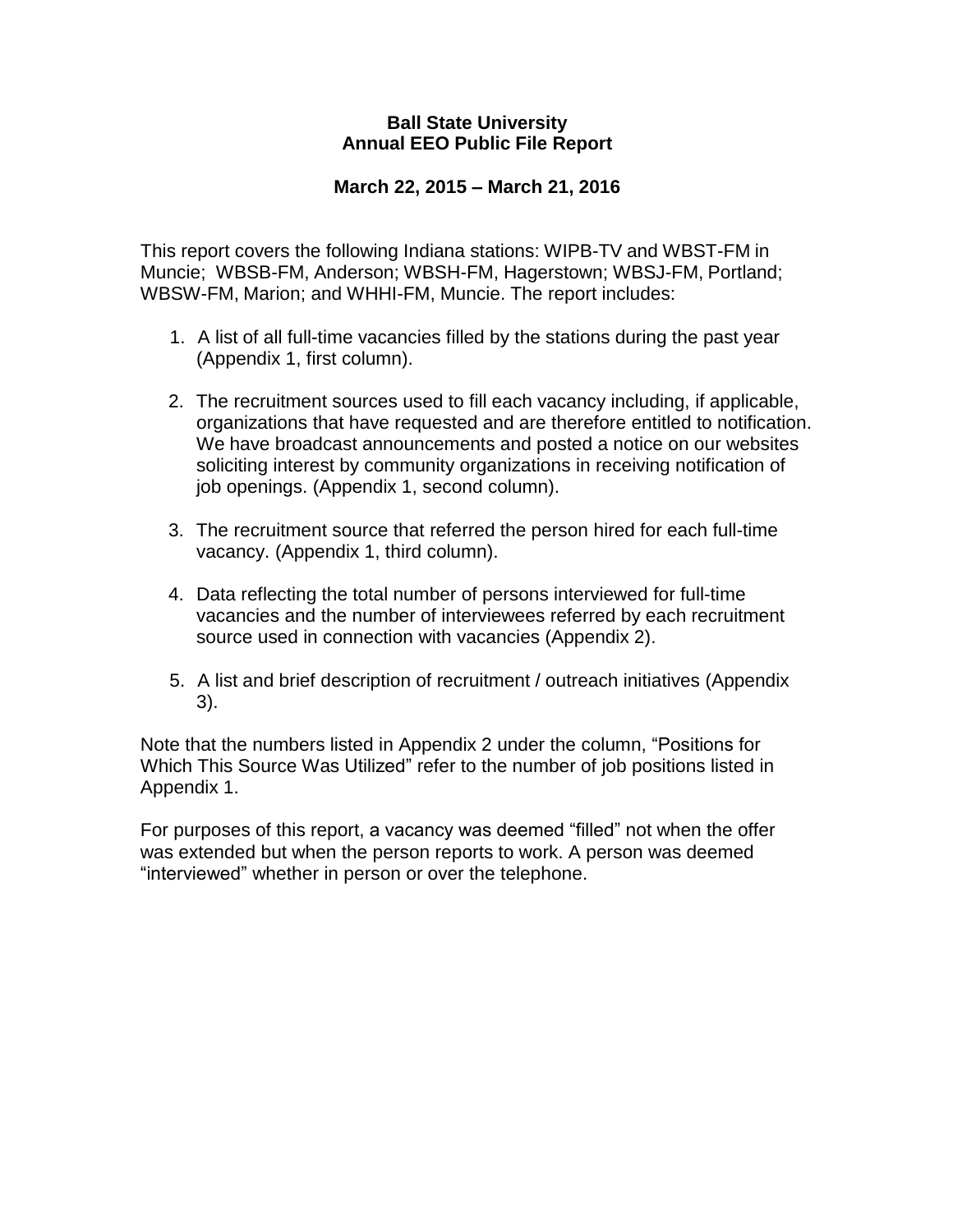# **Ball State University Annual EEO Public File Report**

### **March 22, 2015 - March 21, 2016**

## **WIPB-TV, WBST-FM, Muncie, IN; WBSB-FM, Anderson, IN; WBSH-FM, FM, Hagerstown, IN; WBSJ-FM, Portland, IN; WBSW-FM, Marion, IN; and WWHI-FM, Muncie, IN**

# **APPENDIX 1. VACANCY LIST**

## **See Appendix 2 for Master Recruitment Source List**

| Job Title                    | Recruitment Sources (RS) Used to Fill<br>this vacancy                      | RS Referring Hiree |
|------------------------------|----------------------------------------------------------------------------|--------------------|
|                              |                                                                            |                    |
|                              | RS1, RS2, RS3, RS4, RS5, RS6, RS13,<br>RS21, RS23, RS24, RS25, RS26, RS27, |                    |
| <b>General Manager</b>       | <b>RS28</b>                                                                | 1                  |
| <b>Financial Coordinator</b> | RS1, RS12, RS15                                                            | 1                  |
| Major and Planned Gifts      |                                                                            |                    |
| Coordinator                  | RS1, RS12, RS15                                                            | 1                  |
|                              |                                                                            |                    |
|                              |                                                                            |                    |
|                              |                                                                            |                    |
|                              |                                                                            |                    |
|                              |                                                                            |                    |
|                              |                                                                            |                    |
|                              |                                                                            |                    |
|                              |                                                                            |                    |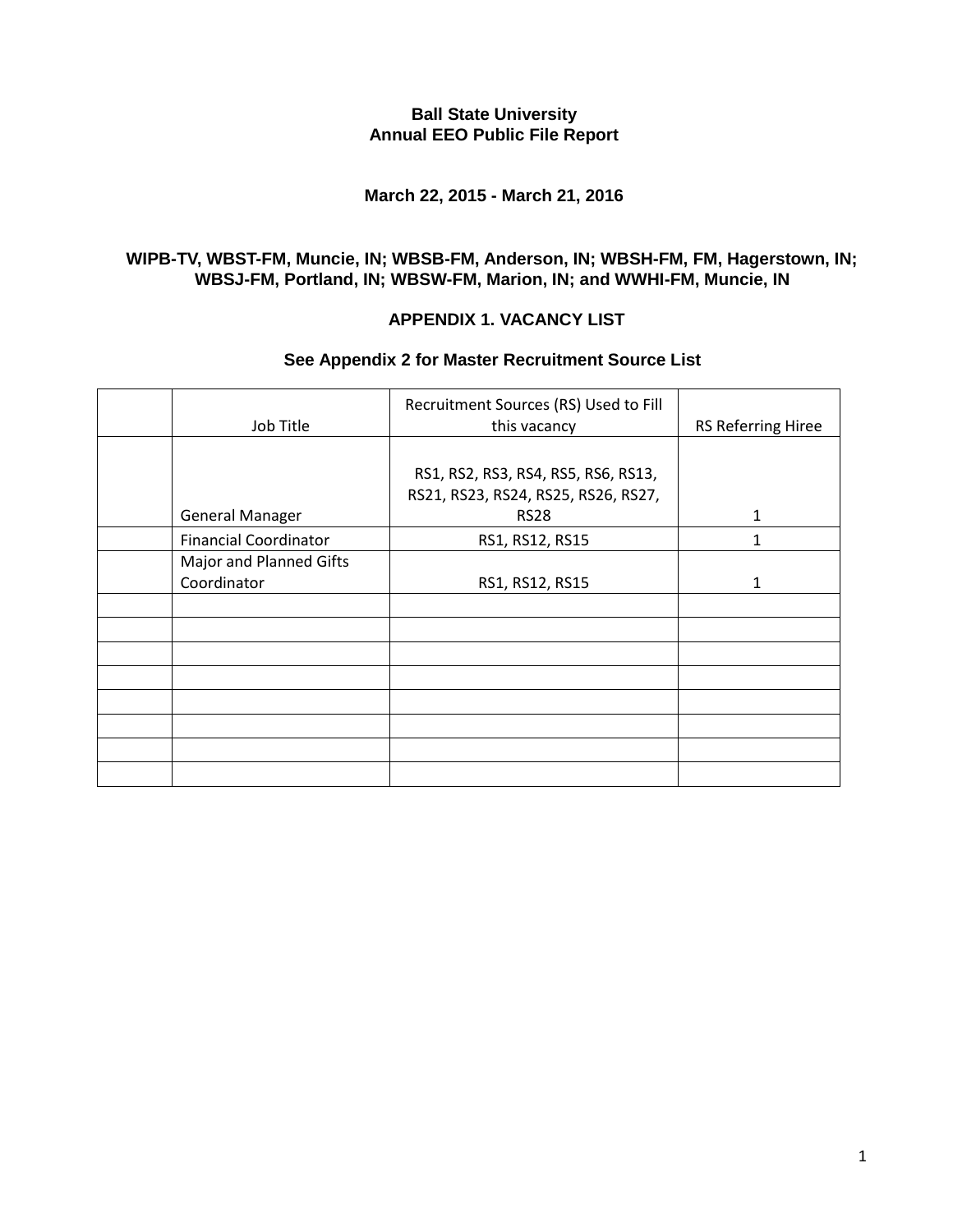#### **Ball State Univeristy Annual EEO Public File Report**

**March 22, 2014 - March 21, 2015**

### **WIPB-TV, WBST-FM, Muncie, IN; WBSB-FM, Anderson, IN; WBSH-FM, FM, Hagerstown, IN; WBSJ-FM, Portland, IN; WBSW-FM, Marion, IN; and WWHI-FM, Muncie, IN**

### **APPENDIX 2. MASTER RECRUITMENT SOURCE LIST**

| <b>Source</b><br><b>Entitled to</b><br>Vacancy<br><b>Notification</b> | No. of Interviewees<br><b>Referred by Recruitment</b><br>Source over 12 months | <b>Positions for</b><br><b>Which This</b><br><b>Source Was</b><br><b>Utilized</b> |                | <b>RS# Organization &amp; Address</b>                                                                                                                                                                                  |
|-----------------------------------------------------------------------|--------------------------------------------------------------------------------|-----------------------------------------------------------------------------------|----------------|------------------------------------------------------------------------------------------------------------------------------------------------------------------------------------------------------------------------|
| No                                                                    | 3                                                                              | 3                                                                                 | $\mathbf 1$    | Ball State University Human Resources Employment<br>Opportunities Web Site<br>www.bsu.edu<br><b>University Human Resources</b><br>Ball State University Human Resources Employment<br>Muncie, IN 47306<br>765-285-1834 |
| No                                                                    | 0                                                                              | 3                                                                                 | $\overline{2}$ | WIPB-TV Web Site and/or On-air broadcasts<br>www.wipb.org<br>Ball State University - BC 206<br>Muncie, IN 47306<br>765-285-1249                                                                                        |
| <b>No</b>                                                             | $\boldsymbol{0}$                                                               | 3                                                                                 | 3              | Indiana Public Radio Web Site and/or On-air Broadcasts<br>www.bsu.edu/ipr<br>Ball State University - LB 128<br>Muncie, IN 47306                                                                                        |
| No                                                                    | $\mathbf 0$                                                                    | $\mathbf{1}$                                                                      | 4              | Indiana Public Broadcasting Stations, Inc.<br>(IPBS)<br>www.ipbs.org                                                                                                                                                   |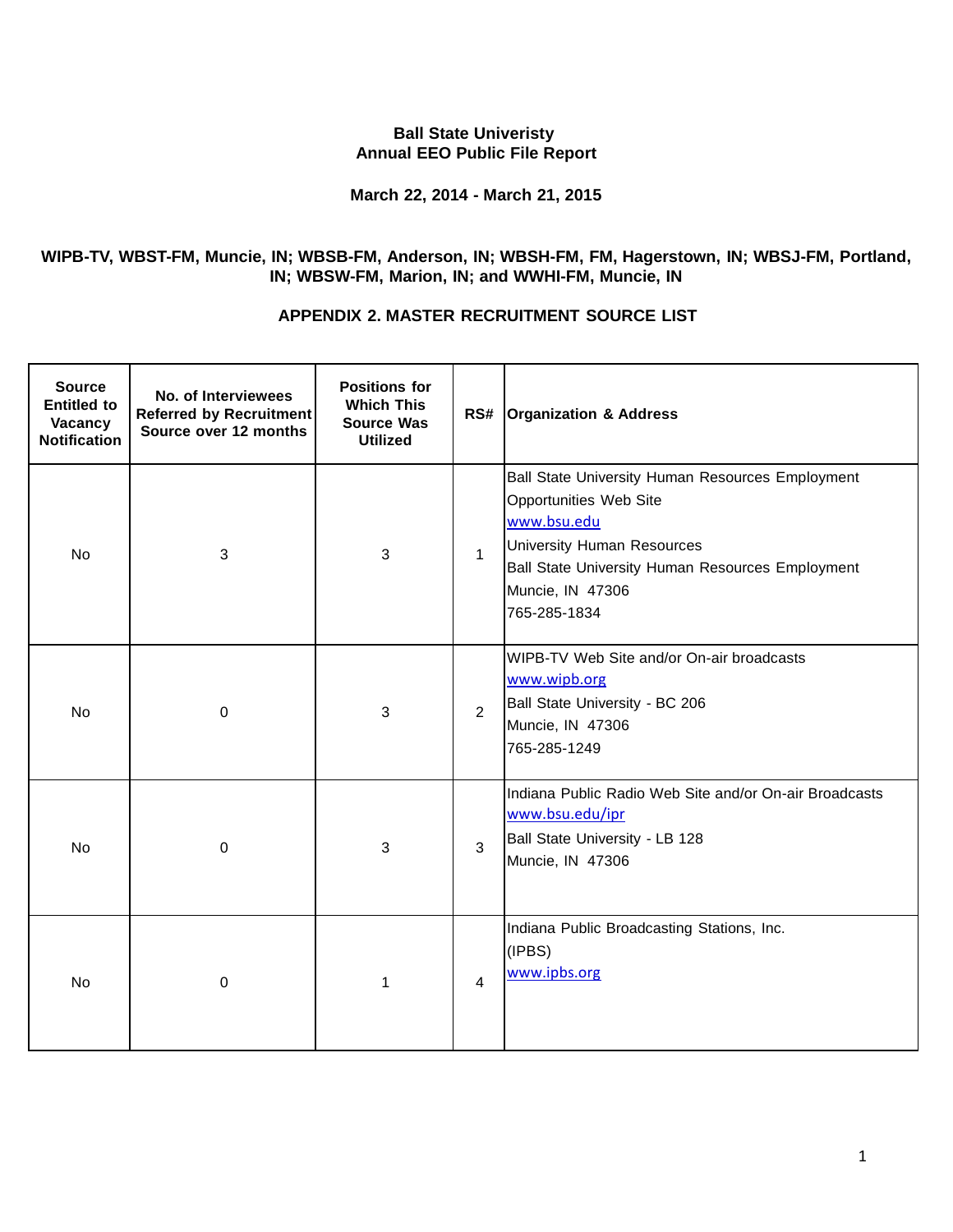| <b>Source</b><br><b>Entitled to</b><br>Vacancy<br><b>Notification</b> | No. of Interviewees<br><b>Referred by Recruitment</b><br>Source over 12 months | <b>Positions for</b><br><b>Which This</b><br><b>Source Was</b><br><b>Utilized</b> |                | <b>RS# Organization &amp; Address</b>                                                                                                                                                                                                            |
|-----------------------------------------------------------------------|--------------------------------------------------------------------------------|-----------------------------------------------------------------------------------|----------------|--------------------------------------------------------------------------------------------------------------------------------------------------------------------------------------------------------------------------------------------------|
| No                                                                    | 0                                                                              | 1                                                                                 | 5              | Corporation for Public Broadcasting Job Line<br>www.cpb.org<br>Corporation for Public Broadcasting Job Line<br>401 Ninth Street, NW<br>Washington, DC 20004-2129<br>202-879-9600                                                                 |
| No                                                                    | $\mathbf 0$                                                                    | 1                                                                                 | 6              | <b>Current Magazine</b><br>Classifieds<br>1612 K Street, N. W. Suite 704<br>Washington, DC 20006<br>292-463-7055                                                                                                                                 |
| No                                                                    | 0                                                                              | 0                                                                                 | $\overline{7}$ | <b>Public Broadcasting Service Connect</b><br>http://connect.pbs.org<br>PBS Connect Forums/Systemwide Information/Job<br>Board<br><b>Public Broadcasting Service Connect</b><br>1320 Braddock Place<br>Alexandria, VA 22314-1698<br>703-739-5000 |
| No                                                                    | 0                                                                              | 0                                                                                 | 8              | National Academy of Television Arts & Sciences<br>http://jobbank.emmyonline.org<br>The Cleveland Chapter<br>3511 Center Road<br>Brunswick, OH 44212                                                                                              |
| No                                                                    | 0                                                                              | 0                                                                                 | 9              | Indiana Broadcasters Association Web Site<br>www.indianabroadcasters.org<br>Indiana Broadcast Association<br>3003 East98th Street, Suite 161<br>Indianapolis, IN 46280<br>800-342-6276                                                           |
| No                                                                    | 0                                                                              | 0                                                                                 | 10             | DEI Job Line Web Site<br>www.deiworksite.org<br>401 North 3rd Street, Suite 370<br>Minneapolis, MN 55401<br>888-454-2314                                                                                                                         |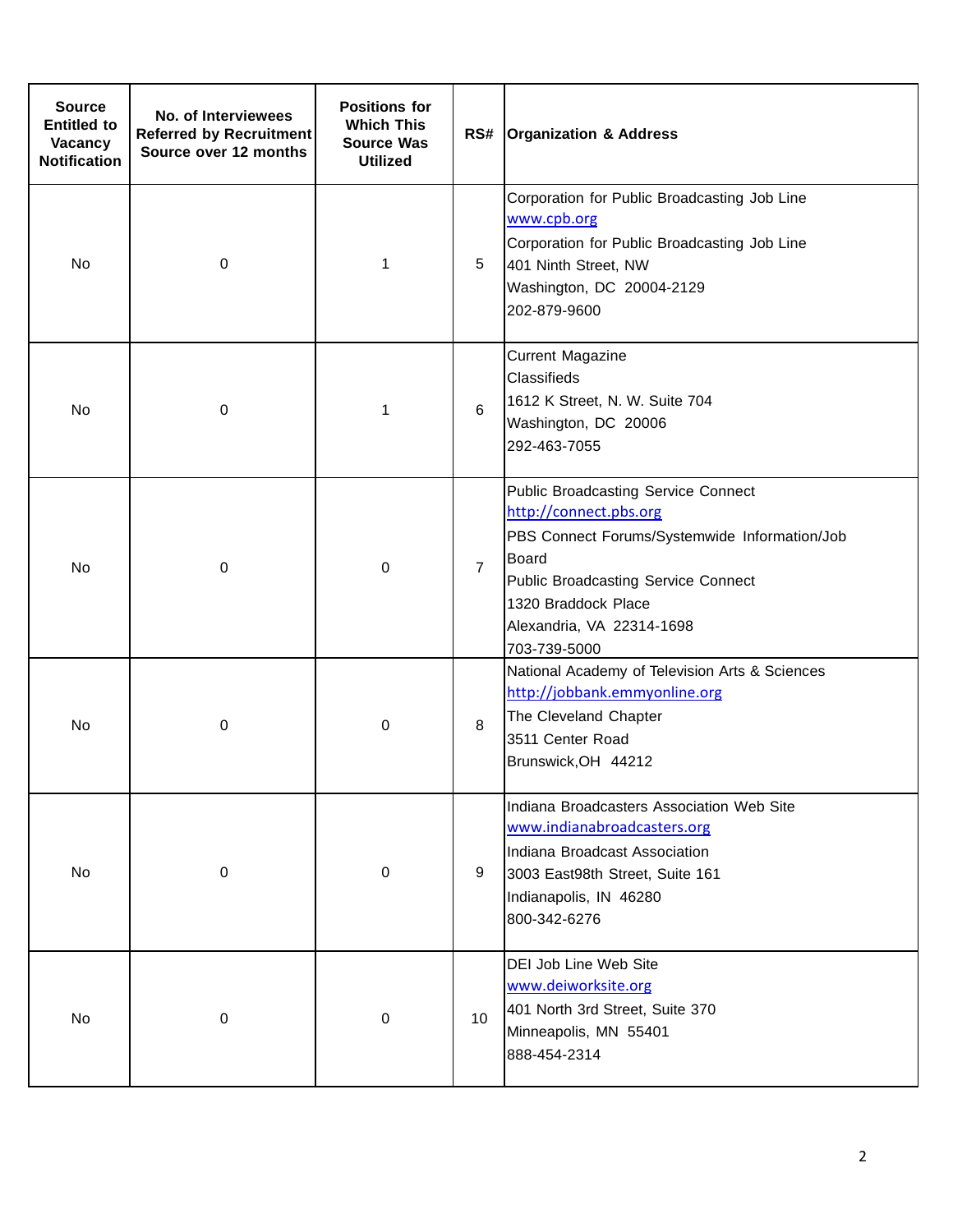| <b>Source</b><br><b>Entitled to</b><br>Vacancy<br><b>Notification</b> | No. of Interviewees<br><b>Referred by Recruitment</b><br>Source over 12 months | <b>Positions for</b><br><b>Which This</b><br><b>Source Was</b><br><b>Utilized</b> |    | <b>RS# Organization &amp; Address</b>                                                                                             |
|-----------------------------------------------------------------------|--------------------------------------------------------------------------------|-----------------------------------------------------------------------------------|----|-----------------------------------------------------------------------------------------------------------------------------------|
| No                                                                    | 0                                                                              | 0                                                                                 | 11 | TV Jobs Web Site<br>www.tvjobs.com<br><b>TVJOBS Broadcast Employment Services</b><br>admin@tvjobs.com                             |
| No                                                                    | $\boldsymbol{0}$                                                               | 1                                                                                 | 12 | The Muncie Star Press<br>www.thestarpress.com<br>345 South High Street<br>Muncie, IN 47302<br>765-213-5700                        |
| No                                                                    | 0                                                                              | 1                                                                                 | 13 | The Indianapolis Star<br>307 North Pennsylvania Street<br>P.O. Box 145<br>Indianapolis, IN 46206-0146<br>317-444-4444             |
| No                                                                    | 0                                                                              | 0                                                                                 | 14 | The Indianapolis Star Career Builder Web Site<br>http://www.careerbuilder.com                                                     |
| No                                                                    | 0                                                                              | $\overline{c}$                                                                    | 15 | Anderson Herald Bulletin<br>www.heraldbulletin.com<br>1133 Jackson Street<br>Anderson, IN<br>765-622-1212                         |
| No                                                                    | 0                                                                              | 0                                                                                 | 16 | The Muncie Times (Minority Publication)<br>1304 North Broadway<br>Muncie, IN 47302<br>765-741-0037                                |
| No                                                                    | 0                                                                              | $\pmb{0}$                                                                         | 17 | Chronicle for Women in Higher Education<br>www.higheredjobs.com<br>328 Innovation Boulevard, Suite 300<br>State College, PA 16803 |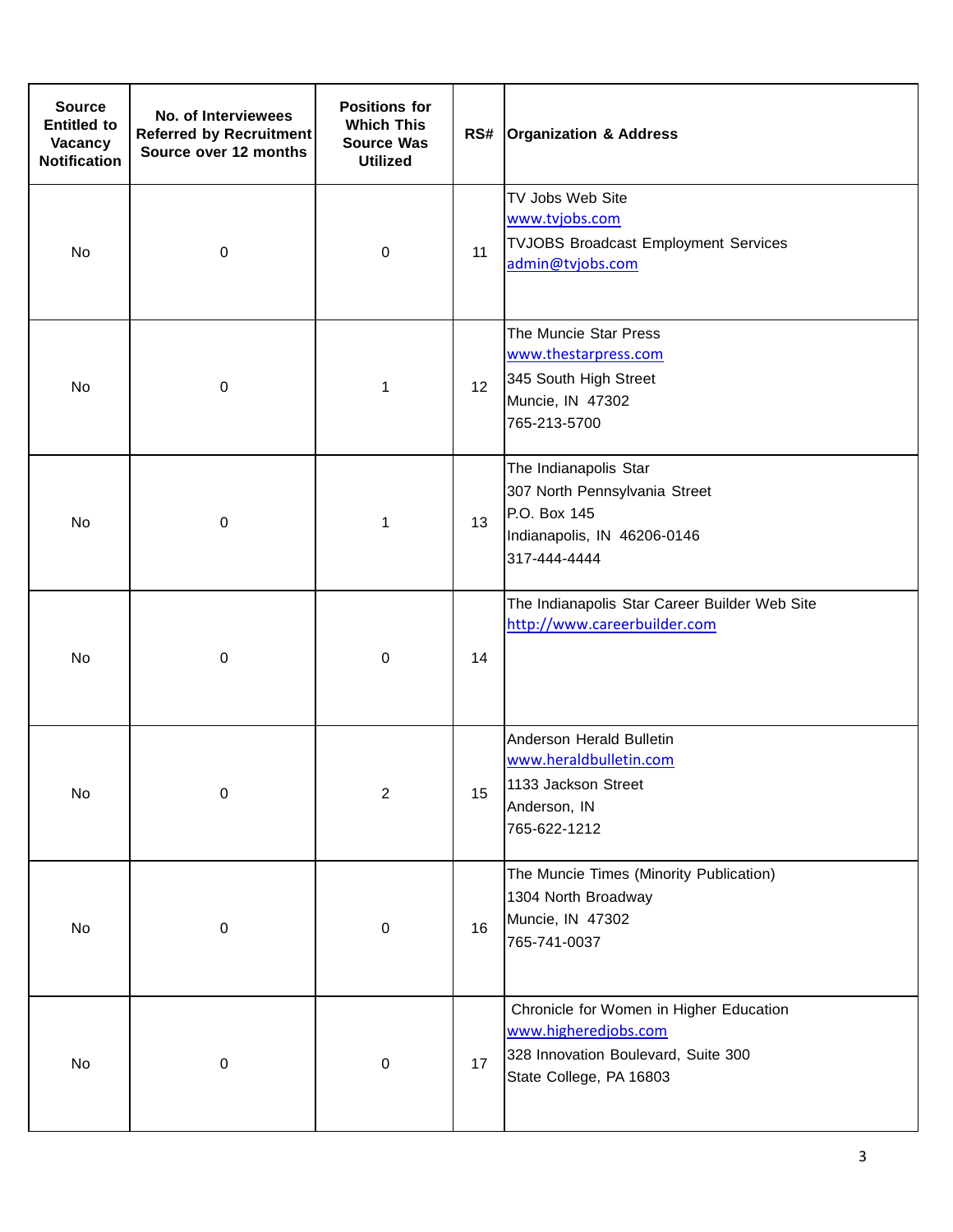| <b>Source</b><br><b>Entitled to</b><br>Vacancy<br><b>Notification</b> | No. of Interviewees<br><b>Referred by Recruitment</b><br>Source over 12 months | <b>Positions for</b><br><b>Which This</b><br><b>Source Was</b><br><b>Utilized</b> |    | <b>RS# Organization &amp; Address</b>                                                                                                                      |
|-----------------------------------------------------------------------|--------------------------------------------------------------------------------|-----------------------------------------------------------------------------------|----|------------------------------------------------------------------------------------------------------------------------------------------------------------|
| No                                                                    | $\pmb{0}$                                                                      | $\pmb{0}$                                                                         | 18 | Indiana Workforce Development<br>222 East10th Street<br>Anderson, IN<br>765-642-4981                                                                       |
| No                                                                    | $\pmb{0}$                                                                      | 0                                                                                 | 19 | Indiana Black Expo, Inc.<br>3145 North MeridianStreet<br>Indianapolis, IN 46208<br>317-925-2702                                                            |
| No                                                                    | $\pmb{0}$                                                                      | $\pmb{0}$                                                                         | 20 | <b>NAACP</b><br>1015 West15th Street<br>Anderson, IN<br>765-649-4231                                                                                       |
| No                                                                    | $\pmb{0}$                                                                      | 1                                                                                 | 21 | National Educational Telecommunications<br>Association<br>http://www.netaonline.org/jobs.htm                                                               |
| No                                                                    | $\pmb{0}$                                                                      | 0                                                                                 | 22 | Public Broadcasting Management Association<br>http://www.pbma.org/jobs.htm<br>P. O. Box 50008<br>Columbia, SC 29250<br>803-799-5517                        |
| No                                                                    | $\pmb{0}$                                                                      | $\mathbf{1}$                                                                      | 23 | http://www.Linkedin.com                                                                                                                                    |
| No                                                                    | $\pmb{0}$                                                                      | $\mathbf{1}$                                                                      | 24 | Educause<br><b>Washington, DC Office:</b><br>1150 18th Street, NW, Suite 900<br>Washington, DC 20036 See Map<br>202-872-4200 (phone)<br>202-872-4318 (fax) |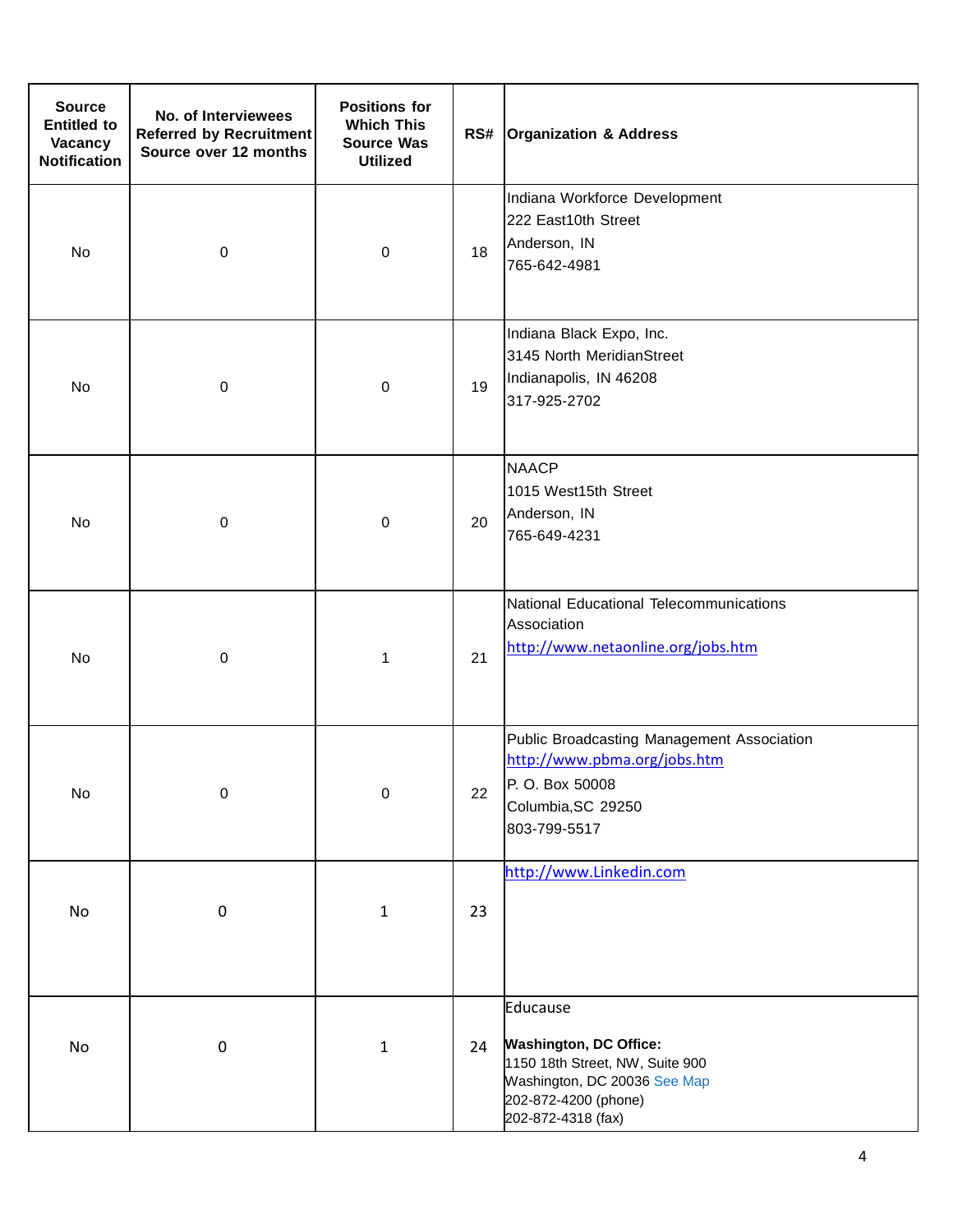| <b>No</b>                                                 | $\pmb{0}$   | $\mathbf 1$ | 25 | <b>Greater Public</b><br><b>Greater Public</b><br>401 North 3rd Street, Suite 370<br>Minneapolis, MN 55401 |
|-----------------------------------------------------------|-------------|-------------|----|------------------------------------------------------------------------------------------------------------|
| $\mathsf{No}$                                             | $\mathbf 1$ | $\mathbf 1$ | 26 | http://www.higheredjobs.com                                                                                |
| <b>NO</b>                                                 | $\mathbf 1$ | $\mathbf 1$ | 27 | http://www.indeed.com                                                                                      |
| <b>No</b>                                                 | $\mathbf 1$ | $\mathbf 1$ | 28 | http://www.simplyhired.com                                                                                 |
| Total<br>Interviews for<br>Full-Time<br>Open<br>Positions | 12          |             |    |                                                                                                            |